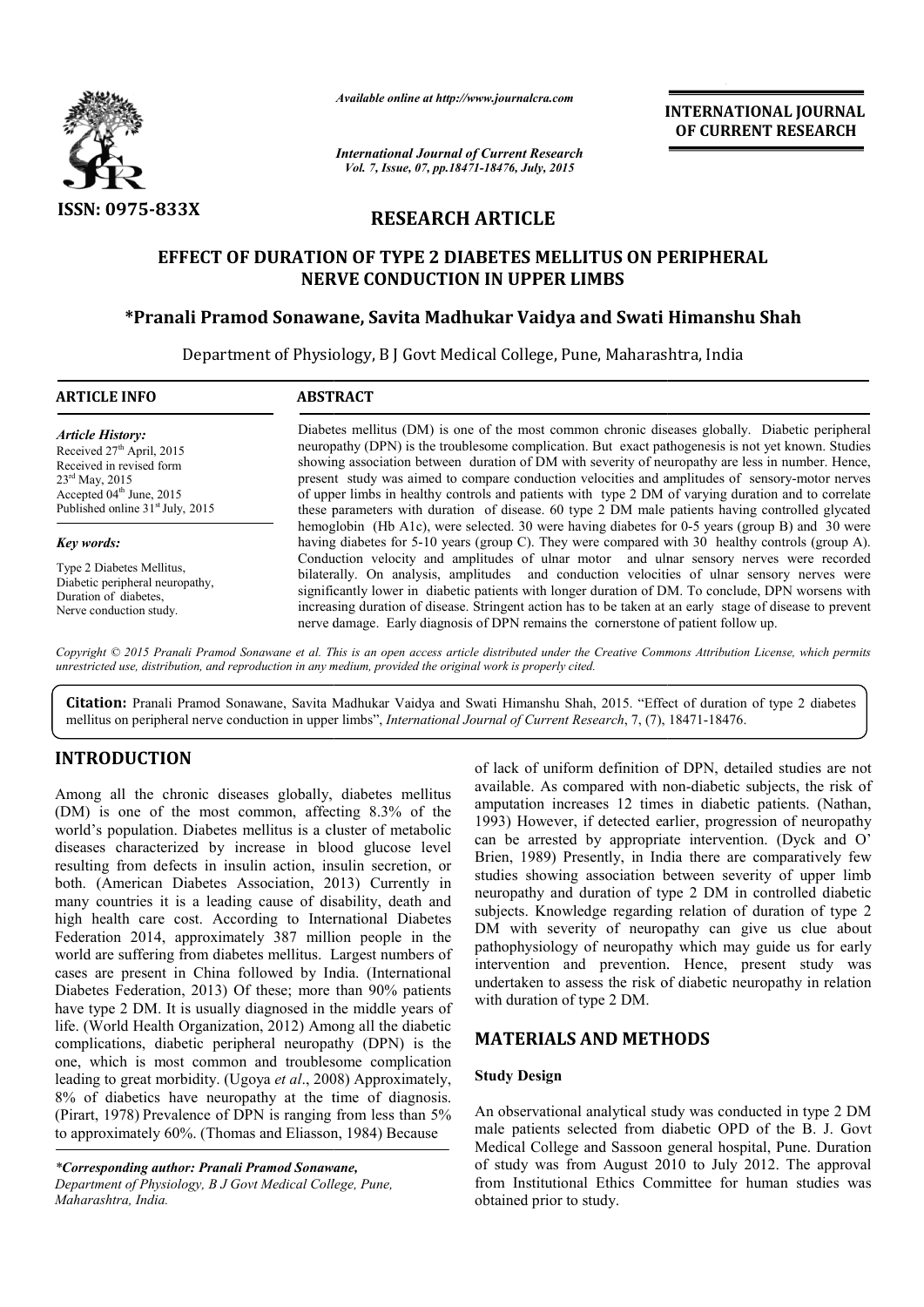Patients in the age group of 40-60 years having controlled blood glucose levels were selected. Informed written consent was taken from all subjects willing to participate in the study. A questionnaire was designed to obtain basic information of subjects. Detailed neurological examination was then carried out.

#### **Sample size**

Total sample size was 90 divided into three groups of 30 each, after subjects who withdrew from the study. Group A: 30 age and sex matched healthy controls, Group B: 30 male patients having type 2 DM for 0-5 years with controlled blood glucose levels. Group C: 30 male patients having type 2 DM for more than 5 years up to 10 years with controlled blood glucose levels.

#### **Inclusion and exclusion criteria**

Normotensive patients having controlled glycated haemoglobin (Hb A1c) i.e. < 7.0% (Powers, 2008) and taking regular oral hypoglycemic agents as advised by physician, non-smoker, non-alcoholic and non-tobacco chewers were included in the study. Patients having history of insulin treatment, vitamin B12 deficiency, intake of drugs causing neuropathy, neurodegenerative diseases, neuromuscular transmission disorders and myopathies, leprosy, acute complication of diabetes, local skin diseases, hypothyroidism, autoimmune diseases like SLE, permanent pacemaker or other such implanted stimulators, chronic diseases like renal failure, liver disease, airway disease, carcinoma, infections and critical illness, familial neuropathy or toxin exposure were excluded from the study.

A relevant clinical history and neurological examination was performed. Body mass index was calculated as- (Park, 2011)

BMI = Weight in Kg / (Height in meters)<sup>2</sup>

#### **Estimation of glycated hemoglobin (Hb A1c): (Nathan,** *et al***., 1984)**

Glycated hemoglobin (Hb A1c) of all patients was estimated by ion-exchange resin method by the diagnostic glycohemoglobin kit of Asritha Diatech as per the guidelines provided.

#### **Nerve conduction study: (Misra and Kalita, 2006; Preston and Shapiro, 2005a,b)**

Evaluation of peripheral nerve function was done clinically as well as electro physiologically using the standard RMS ALERON 401 machine (Recorders and Medicare systems, India) at fixed room temperature of  $30^{\circ}$ C using standard procedure with surface electrodes. Parameters recorded were amplitude of compound muscle action potential (CMAP), amplitude of sensory nerve action potential (SNAP), motor nerve conduction velocity (MNCV) and sensory nerve conduction velocity (SNCV) of bilateral ulnar nerves.

#### **Statistical analysis**

The detailed data was entered into the Microsoft excel sheet and subsequently analyzed statistically by using SPSS version

16 software. Values were reported as Mean ± S.D. Comparisons of nerve conduction parameters among groups were done by applying the analysis of variance (ANOVA) test. Intergroup multiple comparisons were done by using post hoc Dunnet's t test. Significance level was set at  $p < 0.05$  and considered as significant. To determine the correlation between duration of diabetes and nerve conduction parameters, mean of right and left side was taken for each parameter and then Pearson's correlation coefficient was applied.

#### **RESULTS**

Difference in means of age, height, weight, body mass index was not statistically significant among three groups. Though the difference in means of Hb A1c was statistically significant  $(p<0.05)$ ; all the values were within normal limits. (Table 1) In case of right ulnar nerve, mean values of CMAP amplitude were  $34.89 \pm 8.90$  mV,  $32.17 \pm 10.59$  mV,  $30.22 \pm 8.90$  mV and mean values of MNCV were  $51.89 \pm 2.26$  m/s,  $51.79 \pm 1.6$ 2.22 m/s,  $51.58 \pm 1.90$  m/s for group A, group B and group C respectively. For left ulnar nerve, mean values of CMAP amplitude were  $34.19 \pm 7.87$ mV,  $32.20 \pm 10.54$  mV,  $29.77 \pm 10.54$ 9.05 mV and mean values of MNCV were  $52.59 \pm 2.98$  m/s, 52.04  $\pm$  2.25 m/s, 51.69  $\pm$  2.79 m/s for group A, group B and group C respectively. The difference in means of CMAP amplitude and MNCV is not statistically significant in group B as well as in group C as compared to group A. (Table 2, Table 3)

**Table 1. Descriptive statistics for demographic and baseline characteristics of study population (ANOVA test)**

| Parameter                                     | Group A<br>Control<br>$(Mean \pm SD)$<br>$(n = 30)$ | Group B<br>Duration of<br>$DM < 5 \text{ yr}$<br>$(Mean \pm SD)$<br>$(n = 30)$ | Group C<br>Duration of<br>$DM > 5$ yr<br>$(Mean \pm SD)$<br>$(n = 30)$ | p value     |
|-----------------------------------------------|-----------------------------------------------------|--------------------------------------------------------------------------------|------------------------------------------------------------------------|-------------|
| Age<br>(in years)                             | $50.4 \pm 5.4$                                      | $51.4 \pm 6.5$                                                                 | $52.9 \pm 5.1$                                                         | > 0.05      |
| Height<br>(in cm)                             | $166.6 \pm 5.7$                                     | $166.6 \pm 5.6$                                                                | $166.0 \pm 4.8$                                                        | > 0.05      |
| Weight<br>(in Kg)                             | $65.4 \pm 8.5$                                      | $66.3 \pm 7.2$                                                                 | $66.3 \pm 7.2$                                                         | > 0.05      |
| Body mass<br>index<br>(in Kg/m <sup>2</sup> ) | $23.9 \pm 2.9$                                      | $23.9 \pm 2.6$                                                                 | $24.1 \pm 2.6$                                                         | > 0.05      |
| H <sub>b</sub> A <sub>1</sub> c<br>(in %)     | $6.1 \pm 0.5$                                       | $6.4 \pm 0.4$                                                                  | $6.6 \pm 0.2$                                                          | ${}< 0.05*$ |

 $p$ <0.05 statistically significant \*\*  $p$  <0.001 statistically highly significant

**Table 2. Comparison of motor nerve conduction amplitude (mV) and conduction velocity (m/s) among three groups (ANOVA test)**

| Parameter                                               |               | Group A<br>Control<br>$(Mean \pm SD)$<br>$(n = 30)$ | Group B<br>Duration of<br>$DM < 5 \text{ yr}$<br>$(Mean \pm SD)$<br>$(n = 30)$ | Group C<br>Duration of<br>$DM > 5$ yr<br>$(Mean \pm SD)$<br>$(n = 30)$ | p<br>value       |
|---------------------------------------------------------|---------------|-----------------------------------------------------|--------------------------------------------------------------------------------|------------------------------------------------------------------------|------------------|
| Ulnar motor<br>nerve<br>conduction<br>amplitude<br>(mV) | Right<br>Left | $34.89 \pm 8.90$<br>$34.19 \pm 7.87$                | $32.17 \pm 10.59$<br>$32.20 \pm 10.54$                                         | $30.22 \pm 8.90$<br>$29.77 \pm 9.05$                                   | > 0.05<br>> 0.05 |
| Ulnar motor<br>nerve<br>conduction<br>valpoint(         | Right<br>Left | $51.89 \pm 2.26$<br>$52.59 \pm 2.98$                | $51.79 \pm 2.22$<br>$52.04 \pm 2.25$                                           | $51.58 \pm 1.90$<br>$51.69 \pm 2.79$                                   | > 0.05<br>> 0.05 |

velocity (m/s)

\* p<0.05 statistically significant \*\* p<0.001 statistically highly significant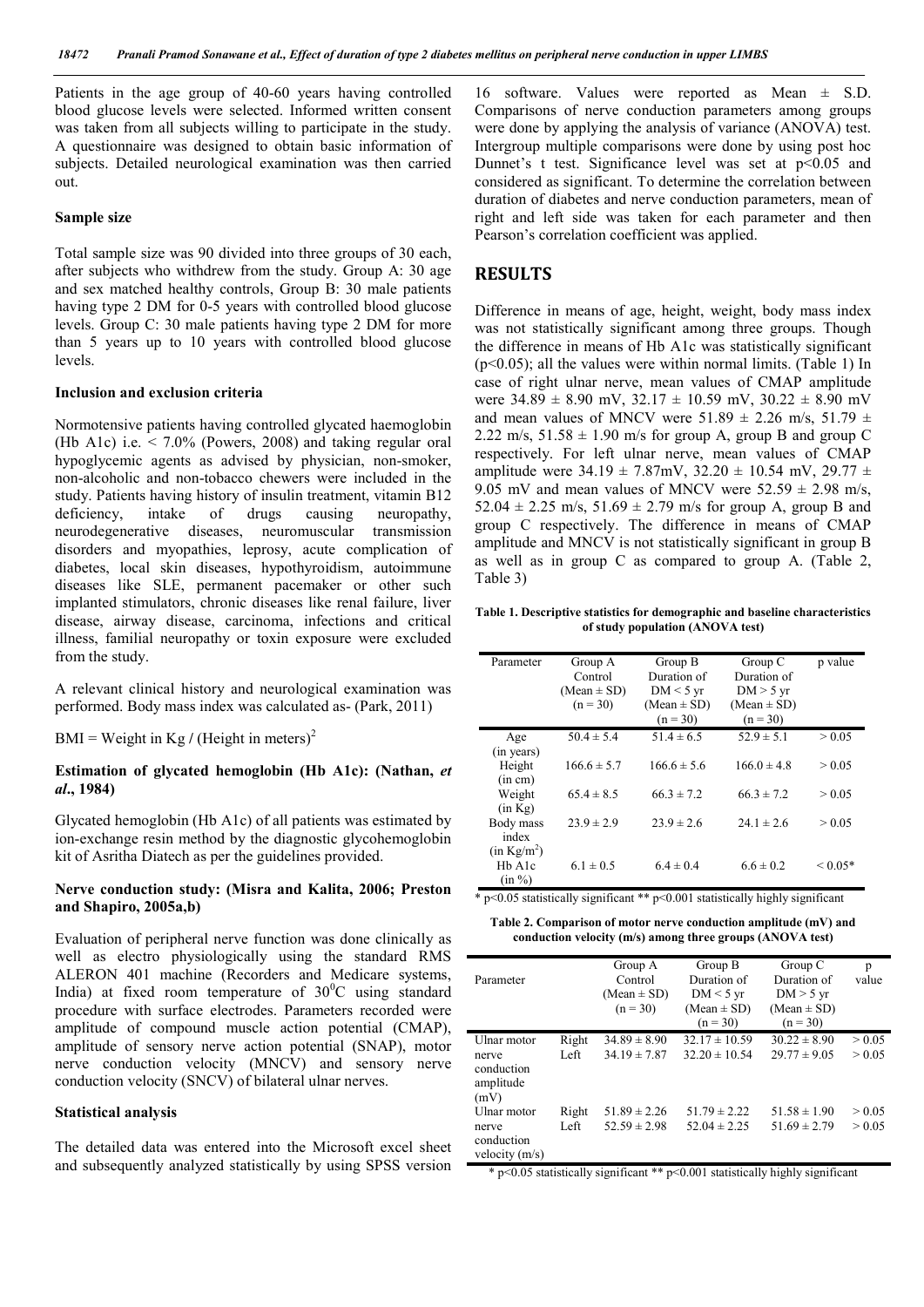**Table 3. Comparison of motor nerve conduction amplitude (mV) and conduction velocity (m/s) between groups (Post hoc Dunnet's t test)**

| Parameter                   |       |         |         | Mean difference (I-II) | Standard error | p value |
|-----------------------------|-------|---------|---------|------------------------|----------------|---------|
| Ulnar motor nerve           | Right | Group B | Group A | $-2.72$                | 2.45           | > 0.05  |
| conduction amplitude (mV)   |       | Group C | Group A | $-4.67$                | 2.45           | > 0.05  |
|                             | Left  | Group B | Group A | $-1.99$                | 2.38           | > 0.05  |
|                             |       | Group C | Group A | $-4.42$                | 2.38           | > 0.05  |
| Ulnar motor nerve           | Right | Group B | Group A | $-0.10$                | 0.55           | > 0.05  |
| conduction velocity $(m/s)$ |       | Group C | Group A | $-0.32$                | 0.55           | > 0.05  |
|                             | Left  | Group B | Group A | $-0.55$                | 0.70           | > 0.05  |
|                             |       | Group C | Group A | $-0.89$                | 0.70           | > 0.05  |

\* p<0.05 statistically significant \*\* p<0.001 statistically highly significant

**Table 4. Comparison of sensory nerve conduction amplitude (µV) and conduction velocity (m/s) among three groups (ANOVA test)**

|                                |       | Group A Control<br>$(Mean \pm SD)$ $(n = 30)$ | Group B Duration of<br>$DM < 5$ yr (Mean $\pm$ SD) | Group C Duration of<br>$DM > 5$ yr (Mean $\pm$ SD) | p value           |
|--------------------------------|-------|-----------------------------------------------|----------------------------------------------------|----------------------------------------------------|-------------------|
| Parameter                      |       |                                               | $(n = 30)$                                         | $(n = 30)$                                         |                   |
| Ulnar sensory nerve conduction | Right | $46.26 \pm 5.07$                              | $41.37 \pm 9.01$                                   | $40.51 \pm 10.35$                                  | ${}_{\leq 0.05*}$ |
| amplitude $(\mu V)$            | Left  | $46.41 \pm 5.08$                              | $41.07 \pm 9.58$                                   | $40.23 \pm 10.41$                                  | ${}< 0.05*$       |
| Ulnar sensory nerve conduction | Right | $52.52 \pm 2.23$                              | $51.31 \pm 2.11$                                   | $50.86 \pm 2.98$                                   | ${}_{\leq 0.05*}$ |
| velocity $(m/s)$               | Left  | $52.94 \pm 1.99$                              | $51.87 \pm 2.83$                                   | $50.83 \pm 2.93$                                   | ${}< 0.05*$       |

\* p<0.05 statistically significant \*\* p<0.001 statistically highly significant

**Table 5. Comparison of sensory nerve conduction amplitude (µV) and conduction velocity (m/s) between groups (Post hoc Dunnet's t test)**

| Parameter                                    |       |         | ĪĪ      | Mean difference (I-II) | Standard error | p value           |
|----------------------------------------------|-------|---------|---------|------------------------|----------------|-------------------|
| Ulnar sensory nerve<br>conduction amplitudes | Right | Group B | Group A | $-4.90$                | 2.18           | ${}_{\leq 0.05*}$ |
| $(\mu V)$                                    |       | Group C | Group A | $-5.75$                | 2.18           | ${}_{\leq 0.05*}$ |
|                                              | Left  | Group B | Group A | $-5.34$                | 2.24           | ${}_{\leq 0.05*}$ |
|                                              |       | Group C | Group A | $-6.17$                | 2.24           | ${}_{\leq 0.05*}$ |
| Ulnar sensory nerve                          | Right | Group B | Group A | $-1.21$                | 0.59           | > 0.05            |
| conduction velocity (m/s)                    |       | Group C | Group A | $-1.53$                | 0.59           | ${}_{\leq 0.05*}$ |
|                                              | Left  | Group B | Group A | $-1.07$                | 0.68           | > 0.05            |
|                                              |       | Group C | Group A | $-2.08$                | 0.69           | ${}< 0.05*$       |

\* p<0.05 statistically significant \*\* p<0.001 statistically highly significant

**Table 6. Correlation of peripheral nerve conduction parameters with duration of DM by Pearson's correlation coefficient**

| Variable n=60                 | Pearson's Correlation Coefficient 'r' | p value |
|-------------------------------|---------------------------------------|---------|
| Ulnar Motor Amplitude         | $-0.08$                               | > 0.05  |
| Ulnar Motor Velocity          | $-0.057$                              | > 0.05  |
| Ulnar Sensory Amplitude       | $-0.089$                              | > 0.05  |
| <b>Ulnar Sensory Velocity</b> | $-0.147$                              | > 0.05  |

\* p<0.05 statistically significant \*\* p<0.001 statistically highly significant

In case of right ulnar nerve, mean values of SNAP amplitude were  $46.26 \pm 5.07 \mu V$ ,  $41.37 \pm 9.01 \mu V$ ,  $40.51 \pm 10.35 \mu V$  and mean values of SNCV were  $52.52 \pm 2.23$  m/s,  $51.31 \pm 2.11$ m/s,  $50.86 \pm 2.98$  m/s for group A, group B and group C respectively. For left ulnar nerve, mean values of SNAP amplitude were  $46.41 \pm 5.08$  uV,  $41.07 \pm 9.58$  uV,  $40.23 \pm 1.02$ 10.41 uV and mean values of SNCV were  $52.94 \pm 1.99$  m/s,  $51.87 \pm 2.83$  m/s,  $50.83 \pm 2.93$  m/s group A, group B and group C respectively. Group B and group C have significantly lesser means of amplitudes of SNAP ( $p$ <0.05) as compared to group A. The mean difference in SNCV is statistically significant among 3 groups ( $p$ <0.05). Mean difference is not statistically significant in group B as compared to group A, but it is statistically significant in group  $C$  ( $p<0.05$ ) as compared to group A. (Table 4, Table 5)

Table 6 shows that on applying Pearson's correlation coefficient, there was no correlation of duration of DM and any of the peripheral nerve conduction parameter under consideration.

### **DISCUSSION**

The present study was aimed to assess peripheral nerve function in type 2 diabetic patients in relation to duration of diabetes and to compare peripheral nerve function between normal healthy controls and short duration and long duration diabetic patients. We recorded amplitude of CMAP, amplitude of SNAP, MNCV and SNCV of bilateral ulnar nerves in normal healthy control group, short duration and long duration type 2 diabetic patients.

Nerve conduction studies are one of the most sensitive indices to assess severity of neuropathy. (Tkac and Bril, 1998) Motor nerve conduction studies assess motor axons by selectively recording muscle responses to nerve stimulation. Sensory nerve conduction studies assess sensory axons by recording electrical activity directly from peripheral nerves. (Brazier, 2012) These tests are used to localize lesions and to describe the type and severity of the pathophysiology, including alterations in function which are not recognized clinically. Subclinical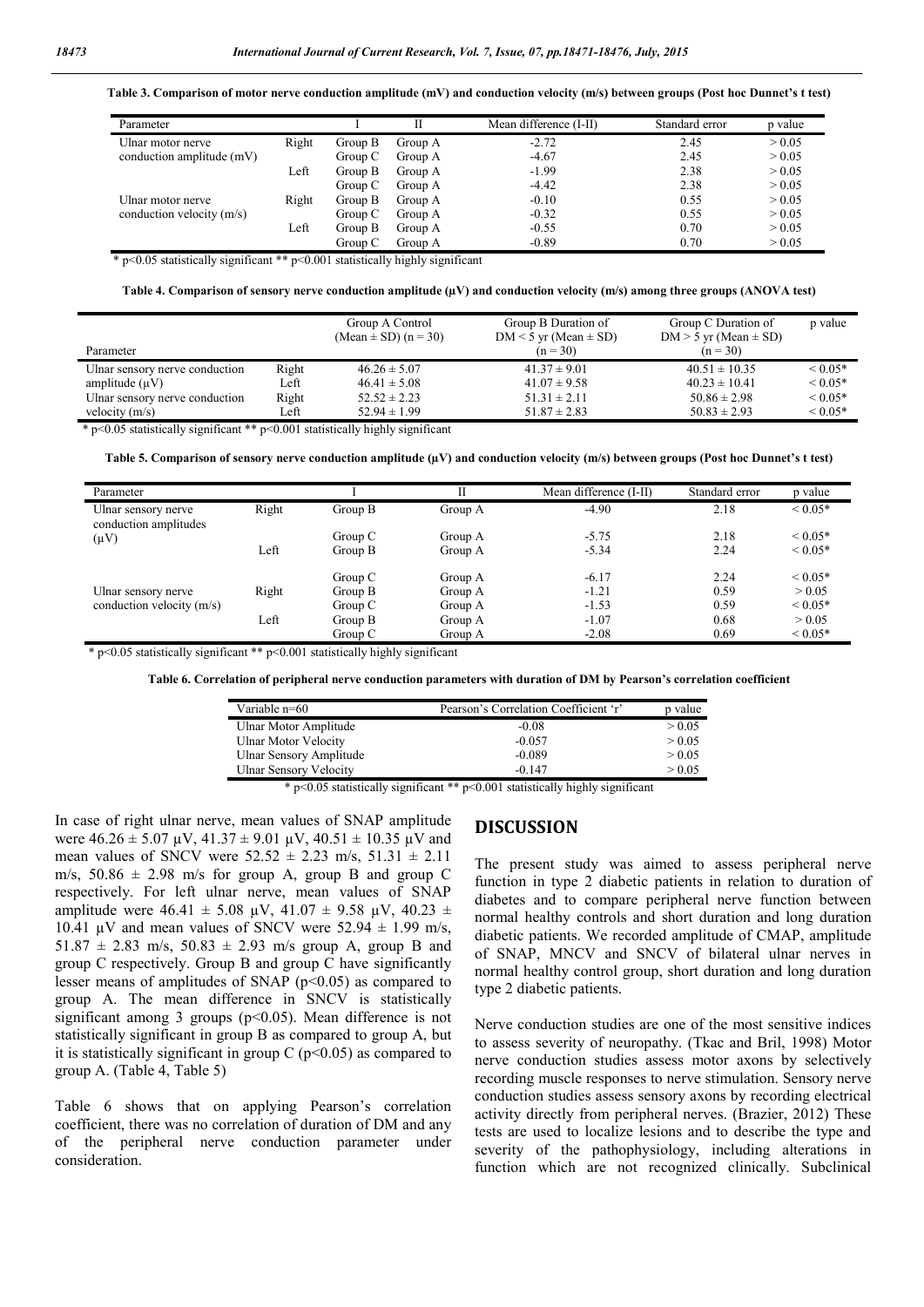neuropathy is best detected by the sensory nerve conduction study. (Oh, 2003) Amplitude depends on number and size of functioning axons or muscle fibres. Decrease in amplitude suggests axonal degeneration, whereas decrease in conduction velocity suggests demyelination. (Misra and Kalita, 2006; Preston and Shapiro, 2005a; Partanen *et al*., 1995)

In our study, we found that the difference in means of amplitude of CMAP and MNCV is not statistically significant in short duration as well as in long duration diabetics as compared to controls. But both diabetic groups have significantly lesser means of amplitude of SNAP ( $p$ <0.05) and SNCV ( $p<0.05$ ) as compared to control group. This suggests that sensory nerve conduction is affected at an early stage of disease than motor nerve conduction. Previous studies also observed that no patient had motor involvement without sensory involvement. (Tesfaye, 2011; Kasznicki, 2014; Andreassen *et al*., 2006; Sumner *et al*., 2003)

We observed significant reduction in SNCV as well as in amplitude of SNAP in diabetic patients. This suggests that, axonal degeneration as well as demyelination, both contribute to the development of DPN. Our results are matching with the results of Bagai K *et al*. (Bagai *et al*., 2008) In short duration diabetic patients; we found significant reduction in amplitude of SNAP, but not in SNCV. Hence, axonal degeneration is the predominant pathology. Partanen *et al* in their study also got more reduction in amplitudes than conduction velocities of nerves indicating predominant axonal degeneration. (Partanen *et al*., 1995) But Fraser *et al*. (Fraser *et al*., 1977) in their study found segmental demyelination as the predominant feature. They attributed this to more Schwann cell damage. This contradiction may have occurred because of smaller sample size of their study.

We did not get any significant correlation between duration of type 2 DM and peripheral nerve conduction parameters under consideration. This may be because of smaller sample size of our study or it shows that in addition to duration of diabetes mellitus, certain other factors must be involved in pathogenesis of DPN. Pastore *et al* in their study also did not get statistically significant correlation between duration of type 2 DM and electrophysiological parameters. (Pastore *et al*., 1999)

However, Dutta A *et al* in their study found statistically highly significant correlation between duration of diabetes and DPN (p<0.001). (Dutta *et al*., 2005) Similar significant correlation was also found by Valensi P *et al* and Fedele D *et al*. (Valensi *et al*., 1997; Fedele *et al*., 1997) This difference in results could be attributed to the fact that we have included only those patients who had controlled blood glucose levels. Above mentioned studies had not considered glycemic status while correlating nerve conduction parameters with duration of diabetes. In our study, mean difference in SNCV is significantly lesser in long duration diabetics ( $p$ <0.05), but not in short duration diabetics as compared to controls. This definitely shows the role of duration of diabetes in the development of diabetic neuropathy. Many previous studies also highlighted the role of duration of diabetes in development of DPN. (Ugoya *et al*., 2008; Dutta *et al*., 2005; Lee *et al*., 2010; Moglia *et al*., 1994)

The present study has shown that with increase in duration of diabetes mellitus, there is definite fall in the nerve conduction parameters. But since the duration of disease is a nonmodifiable factor, we also have to consider modifiable factors that could have contributed to DPN. All the subjects in our study had normal Hb A1c levels which shows that they were having controlled glycemic status. However, Hb A1c level accounts for blood glucose levels for past 3 months only. (Vasudevan *et al*., 2011) This is the limitation of our study, since we were not aware of previous glycemic status of the patients. Previous chronic hyperglycemia would have led to permanent nerve damage in the patients. This needs further confirmation by doing longitudinal study.

Pathophysiological machanisms leading to DPN are not fully elucidated. But certainly they are muitifactorial and interrelated. Many different theories have been proposed to identify them. They are attributable to microvessel and metabolic disorders related to chronic hyperglycemia and diabetes duration. Oxidative stresses in neurons and glial cells may lead to oxidative injury. Mitochondrion of hyperglycemic neurons is specifically affected, where the reactive oxygen species are produced. The proteins that control mitochondrial function undergo deregulation leading to apoptosis and degeneration. (Schmeichel *et al*., 2003; Leinninger *et al*., 2006) Nerve cell proteins undergo nonenzymatic glycosylation and permanent damage, thereby preventing transmission of signals. Glycosylation of myelin form products that are degraded by macrophages hence, leading to demyelination. (Vlassara *et al*., 1983, 1885) Increse sorbitol accumulation via polyol pathway may lead to osmotic damage and direct toxicity. (Dyck *et al*., 1988)

Advanced glycation end products induce monocytes and endothelial cells, which in turn increase cytokine production leading to perineurial and endoneurial vasculitis of blood vessels. (King, 2001; Dyck *et al*., 1999) This subcellular inflammation causes abnormal cytokine production, which in turn causes activation of more inflammatory signaling pathways leading to further lesions of blood vessels. (Hotamisligil, 2006) These changes possibly lead to decrease in blood flow and ischaemic changes in nerves. (Low, 1987) Thus both metabolic as well as ischaemic mechanisms might be responsible for all changes observed in our study.

#### **Conclusion**

The present study concludes that diabetic patients with longer duration of disease are at increased risk of diabetic peripheral neuropathy. It can worsen with increasing duration of diabetes. Since exact pathogenesis of diabetic peripheral neuropathy is not clear, a multipronged approach should be used while treating such patients.

Stringent action has to be taken at an early stage of disease to prevent nerve damage. Currently treatment of diabetic neuropathies is directed to prevent their progress, to reduce symptoms and to prevent neuropathic complications. Nevertheless, early diagnosis of diabetic neuropathy remains the cornerstone of patient follow up.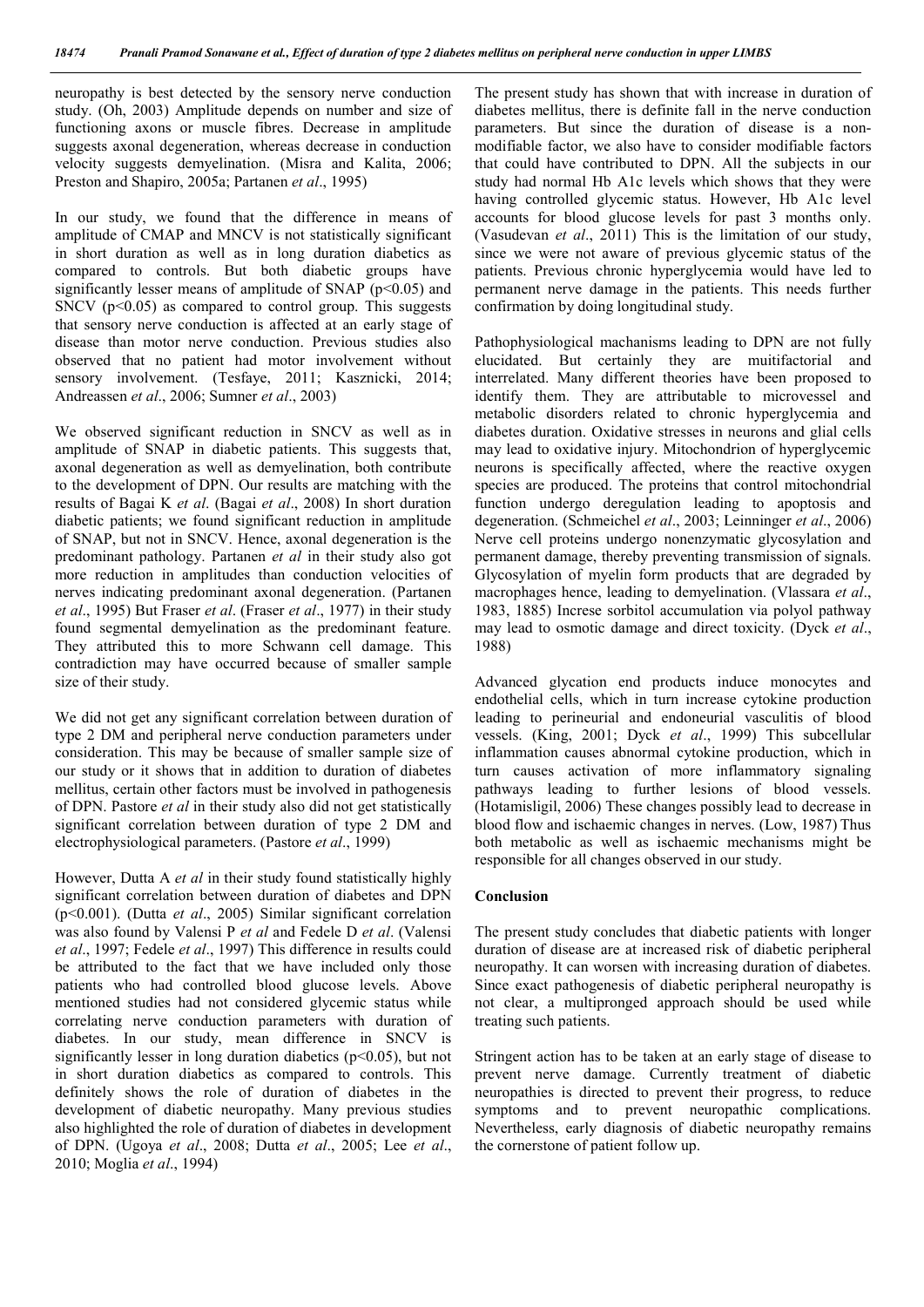### **Acknowledgements**

Authors would like to thank Department of Medicine and Department of Biochemistry of B J Govt Medical College, Pune, Maharashtra, India for their immense cooperation during study. Authors would also like to thank all the study participants whose cooperation was important for the completion of the study.

# **REFERENCES**

- American Diabetes Association. 2013. Diagnosis and Classification of Diabetes Mellitus. *Diabetes care*, 36(1): s67-s74.
- Andreassen, C.S., Jakobsen, J., Andersen, H. 2006. Muscle weakness: a progressive late complication in diabetic distal symmetric polyneuropathy. *Diabetes*, 55(3): 806-812.
- Bagai, K., Wilson, J.R., Khanna, M., Song, Y., Wang, L., Fisher, M.A. 2008. Electrophysiological patterns of diabetic polyneuropathy. *Electromyogr. Clin. Neurophysiol*., 48(3-4): 139-145.
- Brazier, M.A.B. 2012. The emergence of electrophysiology as an aid to neurology. In: Aminoff MJ (ed) Electrodiagnosis in clinical neurology.  $6<sup>th</sup>$  ed. China: Elsevier, pp. 3-14.
- Dutta, A., Naorem, S., Singh, P., Wangjam, K. 2005. Prevalence of peripheral neuropathy in newly diagnosed type 2 diabetics. *Int. J. Diab. Dev. Ctries*., 25: 30-33.
- Dyck, P.J., O' Brien, P.C. 1989. Meaningful degrees of prevention or improvement of nerve conduction in controlled clinical trials of diabetic neuropathy. *Diabetes Care*, 12(9): 649-652.
- Dyck, P.J., Zimmerman, B.R., Vilen, T.H., Minnerath, S.R., Karnes, J.L., Yao, J.K. *et al*. 1988. Nerve glucose, fructose, sorbitol, *myo*-inositol and fiber degeneration and regeneration in diabetic neuropathy. *N. Engl. J. Med*., 319(9): 542-548.
- Dyck, P.J.B., Norell, J.E., Dyck, P.J. 1999. Microvasculitis and ischaemia in diabetic lumbosacral radiculoplexus neuropathy. *Neurology*, 53(9): 2113-2121.
- Fedele, D., Comi, G., Coscelli, C., Cucinotta, D., Feldman, E.L., Ghirlanda, G. *et al*. 1997. A multicenter study on the prevalence of diabetic neuropathy in Italy. *Diabetes Care*, 20(5): 836-843.
- Fraser, D.M., Campbell, I.W., Ewing, D.J., Murray, A., Neilson, J.M.M., Clarke, B.F. 1977. Peripheral and autonomic nerve function in newly diagnosed diabetes mellitus. *Diabetes*, 26(6): 546-550.
- Hotamisligil, G.S. 2006. Inflammation and metabolic disorders. Nature, 444(7121): 860-867.
- International *Diabetes* Federation. 2013 (updated on 2014). Diabetes atlas. 6th ed. The global burden. Available from: http://www.idf.org/diabetesatlas/6e/the-globalburden. Accessed 15 Mar 2015.
- Kasznicki, J. 2014. Advances in the diagnosis and management of diabetic distal symmetric polyneuropathy. *Arch. Med. Sci*., 12(2): 345-354.
- King, R.H. 2001. The role of glycation in the pathogenesis of diabetic polyneuropathy. *Mol. Pathol*., 54(6): 400-408.
- Lee, S.S., Han, H.S., Kim, H. 2010. A 5-yr follow-up nerve conduction study for the detection of subclinical diabetic neuropathy in children with newly diagnosed insulin-

dependent diabetes mellitus. *Pediatr. Diabetes*, 11(8): 521- 528.

- Leinninger, G.M., Edwards, J.L., Lipshaw, M.J., Feldman, E.L. 2006. Mechanisms of disease: mitochondria as new therapeutic targets in diabetic neuropathy. *Nat. Clin. Pract. Neurol.*, 2(11): 620-628.
- Low, R.A. 1987. Recent advances in the pathogenesis of diabetic neuropathy. *Muscle nerve*, 10(2): 121-128.
- Misra, U.K., Kalita, J. 2006. Nerve conduction study. In: Clinical Neuophysiology. 2nd ed. New Delhi, India: *Elsevier*, pp. 21-128.
- Moglia, A., Lorini, R., D'Annunzio, G., Lanzi, G., Berardinelli, A., Zandrini, C. 1994. Clinical and neurophysiological study in diabetic children and adolescents. Funct. *Neurol*., 9(2): 75-82.
- Nathan, D. 1993. Long-term complications of diabetes mellitus. N. Engl. J. Med., 328(23): 1676-85.
- Nathan, D.M., Singer, D.E., Hurxthal, K., Goodson, J.D. 1984. The Clinical Information Value Of The Glycosylated Haemoglobin Assay. *N. Eng. J. Med*., 310: 341-346.
- Oh, S.J. 2003. Nerve conduction in polyneuropathies. In: Clinical electromyography: Nerve conduction studies. 3rd ed. Philadelphia, USA: Lippincott Williams & Wilkins, pp. 695-802.
- Park, K. 2011. Obesity. In: Park's textbook of preventive and social medicine. 21<sup>st</sup> ed. Jabalpur, India: Banarsidas Bhanot, pp. 366-374.
- Partanen, J., Niskanen, L., Lehtinen, J., Mervaala, E., Siitonen, O., Uusitupa, M. 1995. Natural history of peripheral neuropathy in patients with non-insulin-dependent diabetes mellitus. *N. Engl. J. Med*., 333(2): 89-94.
- Pastore, C., Izura, V., Geijo-Barrientos, E., Dominguez, J.R. 1999. A comparison of electrophysiological tests for the early diagnosis of diabetic neuropathy. *Muscle Nerve*. 22(12): 1667-1673.
- Pirart, J. 1978. Diabetes mellitus and its degenerative complications: a prospective study of 4,400 patients observed between 1947 and 1973. *Diabetes care,* 1(3): 168-188.
- Powers, A.C. 2008. Diabetes mellitus. In: Fauci AS, Braunwald E, Kasper DL, Hauser SL, Longo DL, Jameson JL (eds) Harrison, principles of internal medicine.  $17<sup>th</sup>$  ed. USA: Mc Graw Hill, pp. 2275-2304.
- Preston, D.C., Shapiro, B.E. 2005a. Basic nerve conduction studies. In: Electromyography and neuromuscular disorders. 2nd ed. Philadelphia, USA: Elsevier, pp. 25-45.
- Preston, D.C., Shapiro, B.E. 2005b. Routine upper extremity and facial nerve conduction techniques. In: Electromyography and neuromuscular disorders. 2<sup>nd</sup> ed. Philadelphia, USA: Elsevier, pp. 117-144.
- Schmeichel, A.M., Schmelzer, J.D., Low, P.A. 2003. Oxidative injury and apoptosis of dorsal root ganglion neurons in chronic experimental diabetic neuropathy. Diabetes, 52(1):165-171.
- Sumner, C.J., Sheth, S., Griffin, J.W., Cornblath, D.R., Polydefkis, M. 2003. The spectrum of neuropathy in diabetes and impaired glucose tolerance. *Neurology*, 60(1): 108-111.
- Tesfaye, S. 2011. Recent advances in the management of diabetic distal symmetrical polyneuropathy. *J. Diabetes Invest*., 2; 33-42.